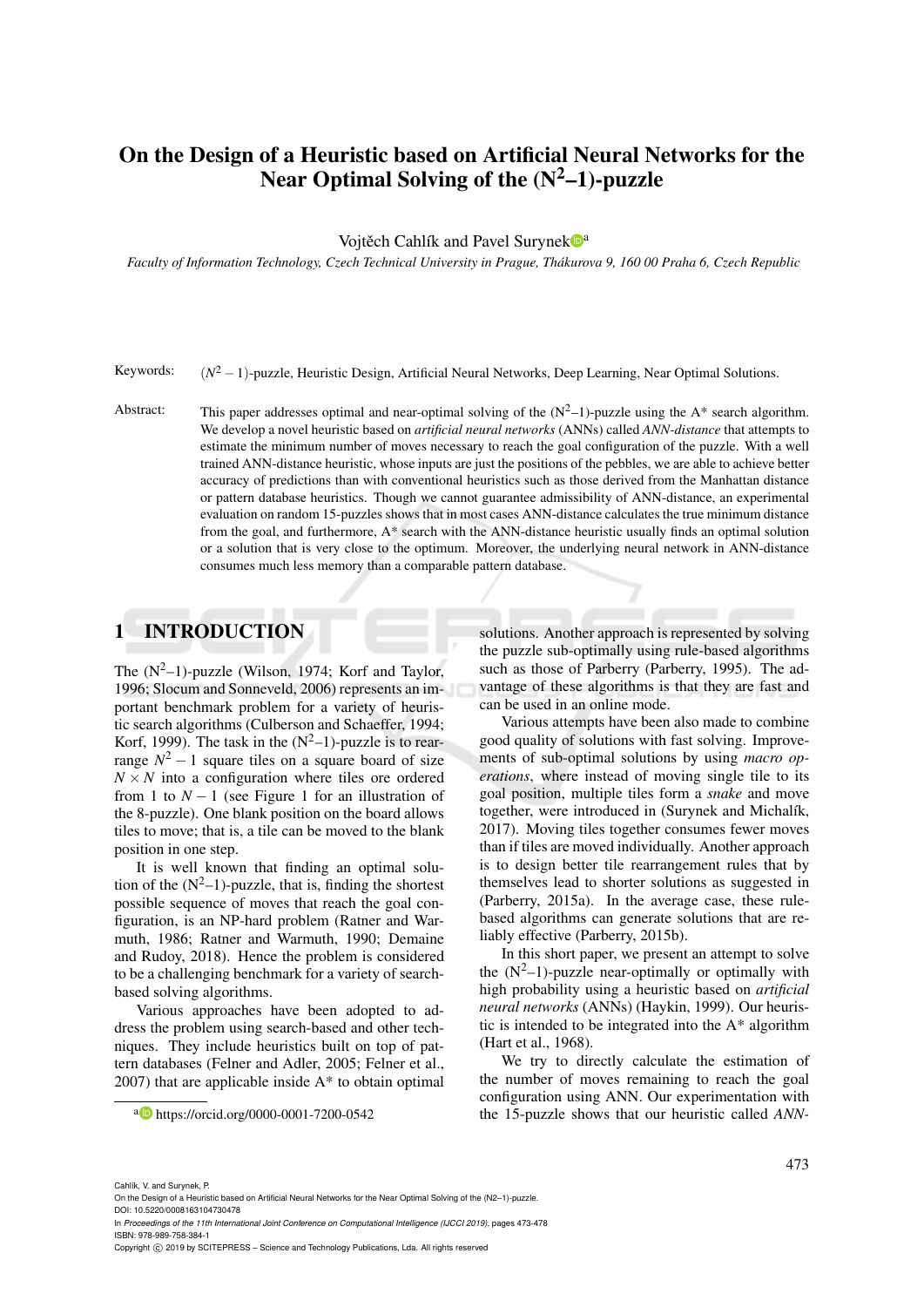

Figure 1: An illustration of an initial and a goal configuration of the *8-puzzle*.

*distance* yields better estimations than the comparable 7/8 pattern database (Felner et al., 2004). Moreover, although the ANN-heuristic is inadmissible, sub-optimal solutions are produced by A\* with ANNheuristic only rarely.

The paper is organized as follows; We first introduce the  $(N^2-1)$ -puzzle formally and put it in the context of related works. Then, we describe the design of the ANN-distance and finally, we experimentally evaluate the ANN-distance as part of the A\* algorithm and compare it with  $A^*$  using the 7/8 pattern database on random instances of the 15-puzzle.

### 2 BACKGROUND

The  $(N^2-1)$ -puzzle consists of a set of tiles  $T =$  $\{1,2,...,N-1\}$  placed in a non-overlapping way on a square board of the size  $N \times N$  where positions are numbered from 1 to *N*. One position on the board remains empty. Then a *configuration* (placement) of tiles can be expressed as an assignment  $c: T \rightarrow$  $\{1,2,...,N\}.$ 

Definition 1. *The (N2–1)-puzzle is a quadruple*  $P_{N^2-1} = [N, T, c_0, c_g]$ , where  $c_0 : T \rightarrow \{1, 2, ..., N\}$ *is an initial configuration of tiles and*  $c_g : T \rightarrow$ {1,2,...,*N*} *is a goal configuration (usually an identity with*  $c_g(t) = t$  *for*  $t = 1, 2, ..., N - 1$ .

The movements of tiles are always possible into blank neighboring positions; that is, one move at a time. The task in the  $(N^2-1)$ -puzzle is to rearrange tiles into desired goal configuration  $c_g$  using allowed moves. The solution sequence can be expressed as  $\sigma = [m_1, m_2, ..., m_l]$  where  $m_i \in \{L, R, U, D\}$  represents: Left, Right, Up, Down movements for  $i =$ 1,2,...,*l* and *l* is the length of solution. We call solution σ optimal if *l* is as small as possible.

### 3 RELATED WORK

The  $(N^2-1)$ -puzzle represents a special case of a problem known as *multi-agent path finding* (MAPF) on graphs, where instead of the  $N \times N$ -board we are

given a graph  $G = (V, E)$  with so called agents occupying its vertices. There is at most one agent per vertex, and similarly to the  $N \times N$ -board we can move an agent into the empty neighboring position (vertex). The task is to move agents so that each agent reaches its unique goal position (vertex). Hence in the terms of MAPF, the  $(N^2-1)$ -puzzle is a MAPF instance on a 4-connected grid of size  $N \times N$  with one empty vertex where goals of agents are set according to the goal configuration of the puzzle.

There are currently many solving algorithms for MAPF and consequently for the  $(N^2-1)$ -puzzle. Optimal A\*-based algorithms include *independence detection - operator decomposition* ID-OD (Standley, 2010) that tries to make use of not fully occupied graph by dividing the set of agents into multiple independent groups that are solved separately.

ICTS (Sharon et al., 2013; Sharon et al., 2011) and CBS (Sharon et al., 2015; Boyarski et al., 2015) on the other hand view the search space differently not as a graph of states. ICTS searches through various distributions of costs among multiple individual agents. CBS searches the tree of conflicts between agents and resolutions of these conflicts.

Besides search-based algorithms there are also polynomial-time rule-based algorithms like BIBOX (Surynek, 2009) and Push-and-Swap (Luna and Bekris, 2011). They use predefined macro-operations to reach the goal configuration. Solutions generated by rule-based algorithms are sub-optimal.

Generally all MAPF algorithms rely on the fact that the environment is typically not fully occupied by agents in MAPF. Hence these algorithms cannot benefit from their advantages in case of the  $(N^2-1)$ puzzle as their is only one empty position.

As for the state-space search approach, (M. Samadi, 2008) successfully used an artificial neural network as a heuristic function to predict the optimal solution costs of the 15-puzzle. They used the estimates of several pattern database heuristics as inputs to their neural network. They used a custom error function in order to penalise overshot predictions, biasing the heuristic's estimates towards admissibility.

(M. Ernandes, 2004) also used an artificial neural network to predict the optimal solution costs of the 15-puzzle, using only pebble positions as the input features. However, they used a very small network with only a single hidden layer of neurons, which resulted in optimal solutions being obtained by IDA\* in only about 50% of cases.

(S. Arfaee, 2011) used a bootstrapping procedure which allowed them to eventually solve random 24 puzzle instances even without starting with a suffi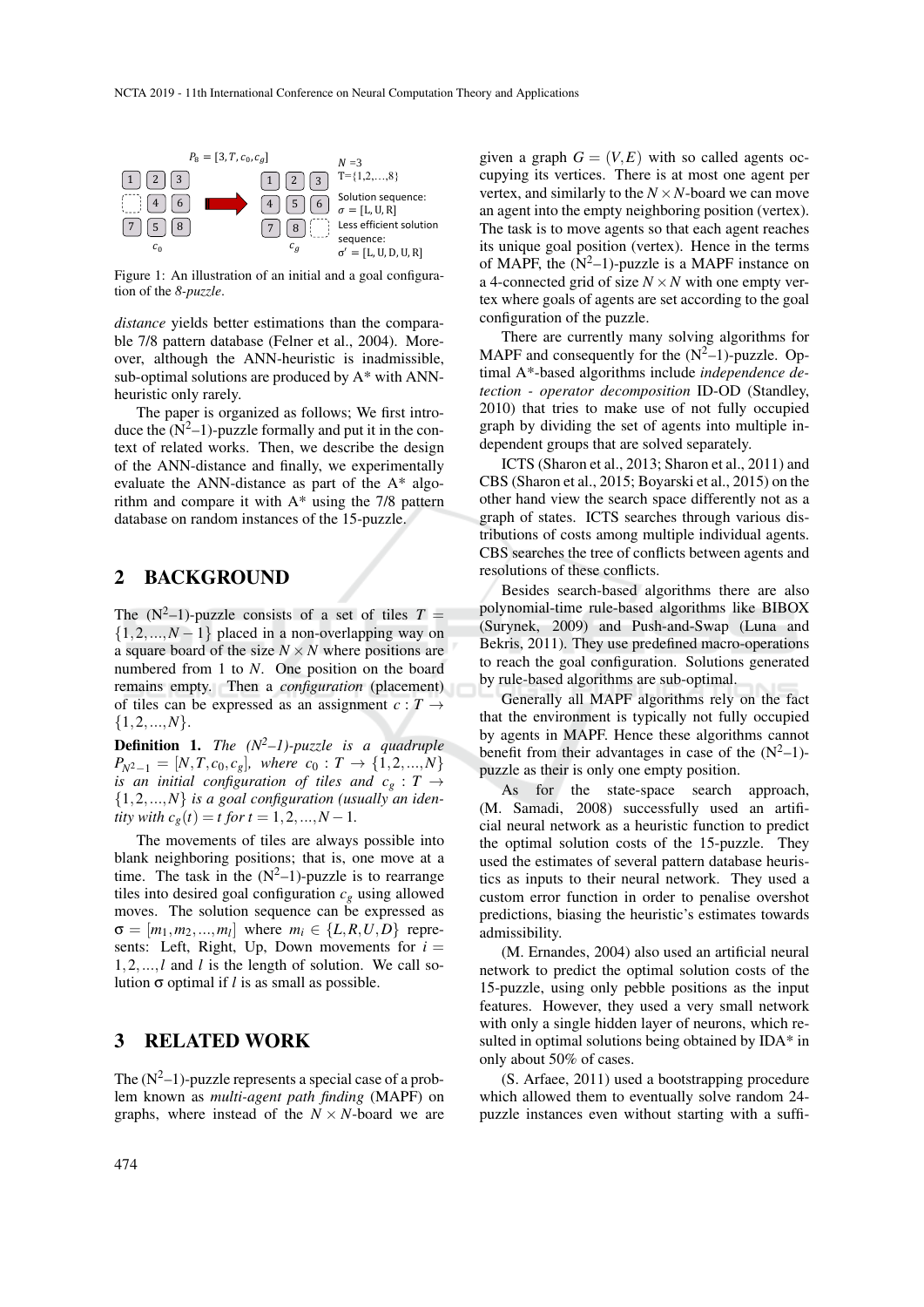ciently strong heuristic. They started with an untrained artificial neural network, which they used as a heuristic to solve a number of 24-puzzle instances. Even though this procedure failed to solve most of the instances within time limit, they used the handful of solved instances to train the neural heuristic. Repeating this procedure several times resulted in obtaining a very powerful heuristic.

# 4 DESIGNING A NEW HEURISTIC

The heuristic search algorithm A\* maintains the OPEN list in which it stores candidate configurations for further exploration. The algorithm always chooses configuration *c* from OPEN with the minimum  $g(c) + h(c)$  for the next expansion, where  $g(c)$ is the number of steps taken to reach  $c$  from  $c_0$  and  $h(c)$  is the (lower) estimate of the number of remaining steps from *c* to *cg*. In general, the closer *h* (from below) is to the true number of steps remaining the fewer total number of nodes the algorithm expands.

#### 4.1 Artificial Neural Networks

In our attempt to design a heuristic that gives very precise estimations we made use of a *feed-forward artificial neural network* (ANN). The ANN consists of multiple computational units called *artificial neurons* that perform simple computations on their input vectors  $\vec{x} \in \mathbb{R}^n$  as follows:  $y(\vec{x}) = \xi(\sum_{i=0}^n w_i x_i)$  where  $\vec{w} \in \mathbb{R}^n$  is vector of weights,  $w_0 \in \mathbb{R}$  is a bias and ξ is an *activation function*, for example a sigmoid  $\xi(z) = \frac{1}{1+e^{-\lambda z}}$ , where  $\lambda$  determines the shape of the sigmoid.

Neurons in ANN are arranged in layers. Neurons in the first layer represent the input vector. Neurons in the second layer get the outputs of neurons in the first layer as their input, and so on. So at every layer neurons are fully interconnected with neurons from the previous layer. Outputs of neurons in the last layer form the output vector.

Usually we want an ANN to respond to given inputs in a particular way. This is achieved through the process of learning (Rumelhart et al., 1986; Schmidhuber, 2014) that sets the weight vectors  $\vec{w}$  and biases  $w_0$  in individual neurons so that for a given input  $\vec{x}^i$  the network responds with an output  $\vec{y}^i$  in the last layer. The network is trained for a data-set which contains pairs of input  $\vec{x}^i$  and desired output  $\vec{y}^i$ . If the ANN is designed well, that is if it has the proper number of neurons in layers and if the data-set is representative enough, then the ANN can appropriately respond even to inputs that are outside the training data-set. We then say that the ANN generalizes well: this is the goal in our design as it is unrealistic to train the network for all possible configurations  $c$  of the  $(N^2-$ 1)-puzzle that are as many as *N*! (*N*!/2 solvable ones).

#### 4.2 Our Design

We tried various designs of ANNs for estimating the number of remaining steps and eventually ended up with the following topology. The underlying ANN for the ANN-distance is a deep and fully-connected feedforward network composed of an input layer with 256 neurons, five hidden layers with 1024, 1024, 512, 128 and 64 neurons, and an output layer composed of a single neuron.

The input layer corresponds to encoding of a puzzle configuration, that is we have 16 indexes of tiles (one for the empty pebble), with each index one-hot encoded resulting in a 256-dimensional input vector. The output value is the estimate for the number of steps required to reach the goal configuration in an optimal manner. The loss function we used is the mean squared error of this estimate.

We used several state-of-the-art techniques to enhance the performance of the neural network. These techniques include the Adam optimizer, ELU activation function, dropout regularization, and batch normalization (Geron, 2017). Layer weights were initialized by He initialization (Geron, 2017).

#### 4.3 Training Data and Training

Training was performed by Gradient Descent using reverse-mode autodiff, a process also known as backpropagation (E. Rumelhart, 1985). The neural network was trained on a dataset of roughly 6 million configurations and respective optimal solutions, with the distribution corresponding to randomly permuting the tiles on the board (unsolvable configurations were discarded). The training data were obtained by the A\* algorithm with the 7/8 pattern database heuristic. All algorithms and tests were implemented in Python  $<sup>1</sup>$ .</sup>

It is known that configurations corresponding to odd permutations of tiles are unsolvable (Wilson, 1974). Therefore, half out of 15! configurations are unsolvable. That is, the training configurations covers approximately  $\frac{1}{100000}$  of solvable configurations a very sparse covering yet leading to satisfactory results. The distribution of length of solutions in the dataset used for training is shown in Figure 2 - it can

 $1$ All experiments were run on an i7 CPU with 30 GB of RAM and a NVIDIA Quadro P4000 graphics card under Debian Linux.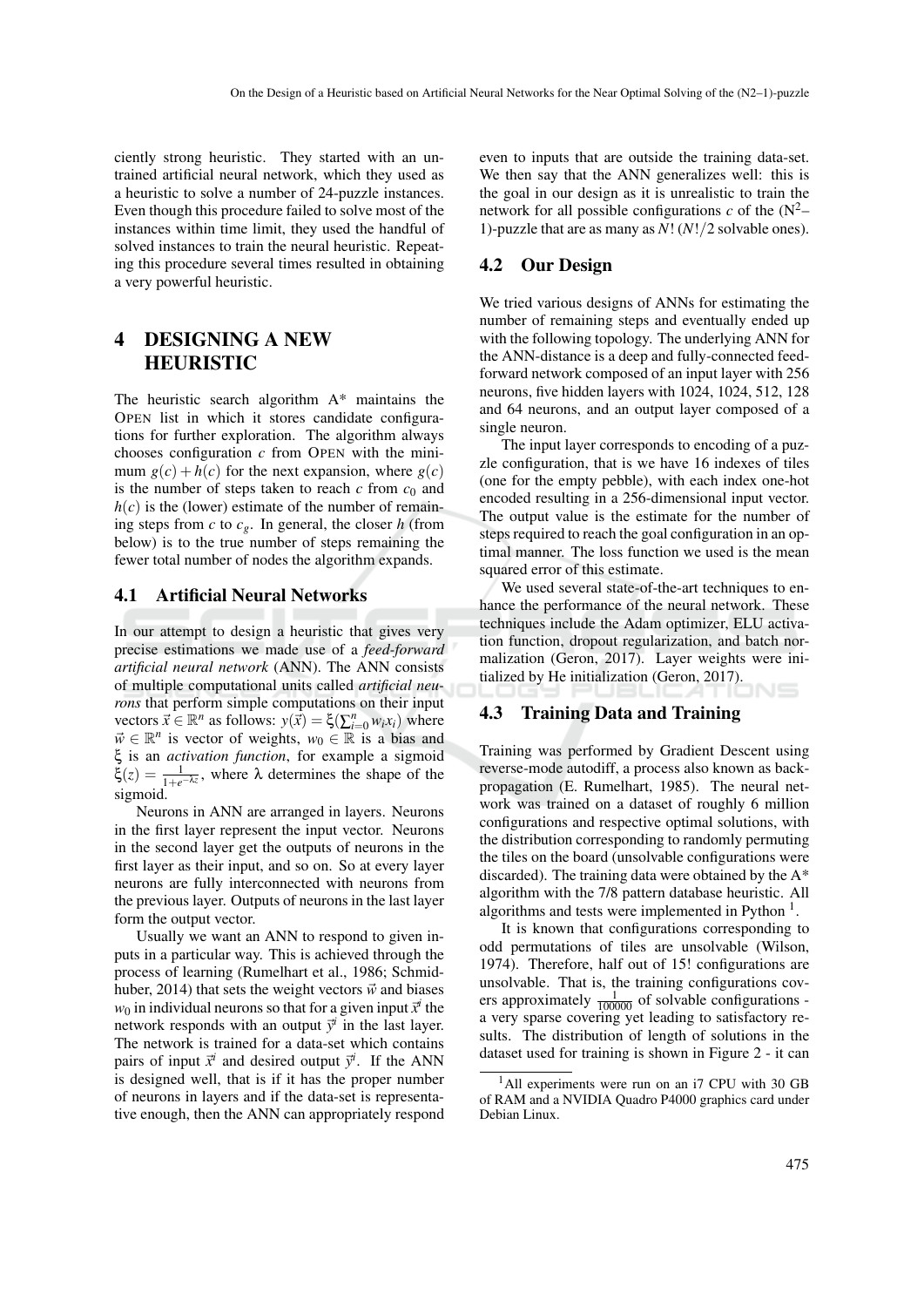

Figure 2: The distribution of lengths of solutions of instances used for training.

be seen that the average length of a solution is roughly about 52-53 moves.

The implementation of ANN and its training has been carried out using the Keras library with TensorFlow backend (Chollet et al., 2015) and Numpy (van der Walt et al., 2011) libraries.

### 5 EXPERIMENTAL EVALUATION

Our experimental evaluation was focused on competitive comparison of ANN-distance against the 7/8 pattern database. The 7/8 pattern database divides the board into two disjoint parts: one consisting of 7 positions on the board and the other consisting of remaining 8 positions. For each configuration of 7 or 8 tiles we have a record in the database containing the optimal solution length for a relaxed version of the puzzle, where only 7 or 8 tiles respectively must be placed in their goal positions. The relaxation ignores the goal positions of the remaining tiles and hence it is easier to solve. The value of the 7/8-heuristics for a given configuration  $c$  is calculated as the sum of lengths of optimal solutions for *c*|7 and *c*|8 from the database (*c*|7 and *c*|8 denote *c* restricted on respective disjoint part of the board). Such heuristic is admissible as shown in (Felner et al., 2004).

The tests were run on a test set of 1600 instances obtained as random permutations. We focused on measuring the performance of the heuristics separately and when they are used as part of the A\* algorithm.

#### 5.1 Competitive Comparison

The first series of tests show how closely the true distance from the goal configuration has been estimated by the 7/8-heuristic and by the ANN-distance. Re-



Figure 3: The distribution of error of the 7/8-heuristic.

sults are shown in Figures 3 and 4 as the distributions of errors with respect to the true minimal distances.

Clearly the ANN-distance is an inadmissible heuristic according to the test. However the variance is greater in case of 7/8-heuristic. In other words, the ANN-heuristic gives more precise estimations of the true distance to the goal, yet it sometimes overestimates. The question hence is whether overestimations of ANN-distance lead to significant deviations from the optimal solutions when ANN-distance is used as part of A\*.



Figure 4: The distribution of error of the ANN-distance.

The positive result is that  $A^*$  with ANN-distance usually returns an optimal solution as shown in Figure 5. Only in a minority of cases it happens that the solution length is slightly higher than the optimum.

Moreover the most important benefit of using ANN-distance is that A\* expands significantly fewer nodes with this heuristic. The number of expanded nodes as shown in Figure 6 and Table 1 is significantly lower in case of A\* with the ANN-distance heuristic compared to A\* with 7/8-heuristic.

Another important advantage of the ANNdistance is the fact that it consumes much less space than comparable pattern databases. A relatively good performance can be achieved with just a small ANN,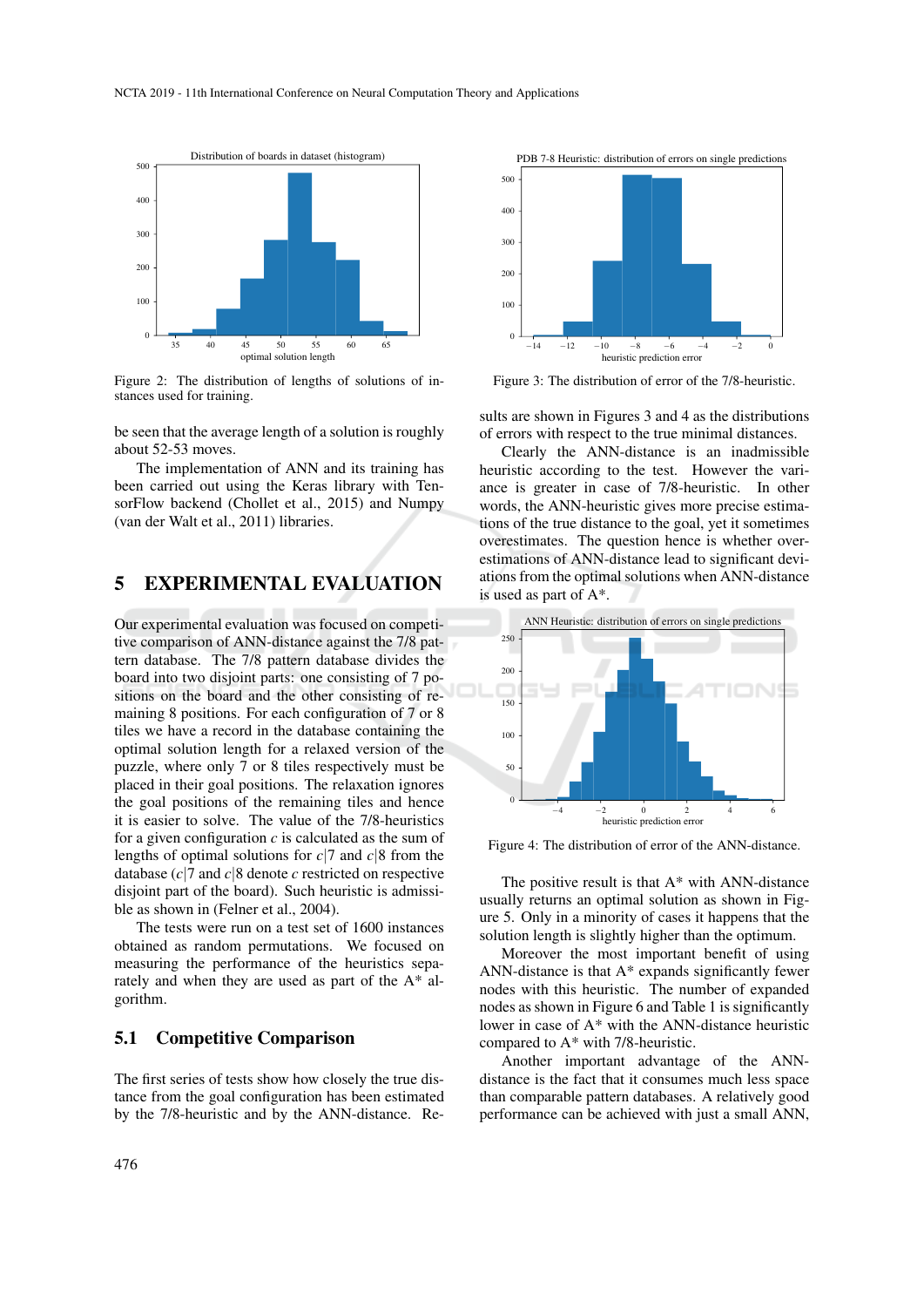

Figure 5: The distribution of differences of lengths of solutions returned by A\* with ANN-distance from their true optimas.

| Instance       | $A^*(ANN)$ | $A*(PDB 7-8)$ |
|----------------|------------|---------------|
| Easy           | 2517       | 4791          |
| Medium         | 6392       | 15645         |
| Hard           | 15756      | 45135         |
| <b>Extreme</b> | 384139     | 3367519       |

which consumes very little memory. On the other hand, the pattern database must store all relevant instances, which consumes a significant amount of memory.

Altogether A\* with the ANN-distance heuristic represents a promising alternative to common admissible heuristics.



Figure 6: The distribution of the number of expanded nodes in  $A^*$  with ANN-distance and  $A^*$  with the 7/8-heuristic.

In addition to above experiments, we made measurements of runtime, which is still higher for A\* with ANN-distance than in A\* with 7/8-heuristic despite the fact that ANN-distance is consulted much fewer times than the 7/8-heuristic. There is however still great room for improvement of the computation of the output of ANN as it can be strongly paralleled or implemented on a faster GPU.

# 6 DISCUSSION AND **CONCLUSION**

This paper highly recommends the use of artificial neural networks as the underlying paradigm for the design of heuristics for the  $(N^2-1)$ -puzzle. We designed a heuristic called ANN-distance that estimates for a given configuration the distance from the goal configuration (the number of steps). Although the heuristic is not admissible, it is relatively accurate and does not significantly overestimate the true distance. As a result, the ANN-distance usually yields an optimal solution when used as a part of A\*. Moreover, since ANN-distance is relatively precise in its estimations, the A\* with ANN-distance expands much fewer nodes than with other heuristics like 7/8 pattern database. Another advantage of the ANN-distance is that it consumes much less space than a comparable pattern database.

We also considered the heuristic design that does not compute exact distance towards the goal configuration but rather orders configurations in the OPEN list relatively. That is, the ANN will only compare two configurations and say which one out of the two is better. Preliminary tests revealed that determining the best node for further expansion is quite expensive as it requires to evaluate the ANN's output multiple times.

As we continue our work, we plan to improve the implementation of ANN-distance so that it will be able to respond faster than pattern database heuristics. We also plan to implement the bootstrapping algorithm (S. Arfaee, 2011) and use it to solve 24 puzzle instances.

# ACKNOWLEDGEMENTS

This research has been supported by  $GACR - the$ Czech Science Foundation, grant registration number 19-17966S. We would like to thank anonymous reviewers for their valuable comments.

### **REFERENCES**

- Boyarski, E., Felner, A., Stern, R., Sharon, G., Tolpin, D., Betzalel, O., and Shimony, S. (2015). ICBS: improved conflict-based search algorithm for multiagent pathfinding. In *IJCAI*, pages 740–746.
- Chollet, F. et al. (2015). Keras. https://keras.io.
- Culberson, J. C. and Schaeffer, J. (1994). Efficiently searching the 15-puzzle. Technical report, Department of Computer Science, University of Alberta.